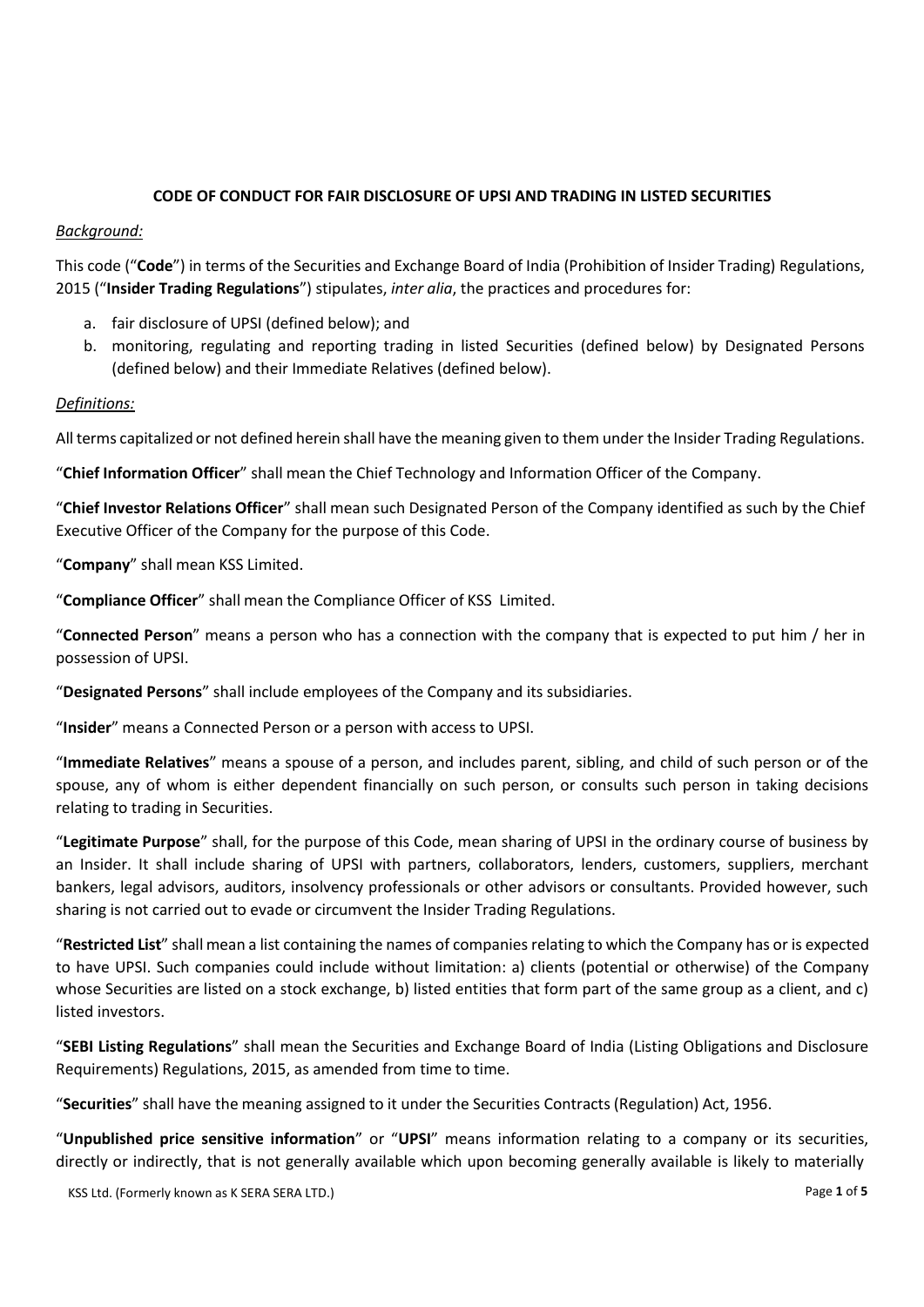affect the price of such securities. Examples of unpublished price sensitive information might include (without limitation) the following:

- i. Acquisition and divestiture of businesses or business units;
- ii. Financial information such as profits, earnings and dividends;
- iii. Announcement of new product introductions or developments;
- iv. Asset revaluations;
- v. Investment decisions / plans;
- vi. Restructuring plans; and
- vii. Borrowings and finance

### *Communication of Unpublished Price Sensitive Information:*

No Insider shall communicate, provide, or allow accessto any UPSI to any person, including other Insiders. Further, no persons shall procure from or cause the communication of UPSI by an Insider.

Provided that UPSI relating to the Company or other companies (including clients of the Company) may be shared or disclosed subject to the following conditions:

- 1. The disclosure of UPSI is in pursuance of Legitimate Purposes, performance of duties or such other ground as allowed under the Insider Trading Regulations;
- 2. The disclosure of UPSI shall be on a strict need-to-know basis;
- 3. In case of a proposed disclosure to third parties or persons outside the organization, after the execution of confidentiality agreements.

The Company shall maintain a structured digital database containing the names of such persons or entities as the case may be with whom information is shared under the Insider Trading Regulations along with the Permanent Account Number or any other identifier authorized by law where Permanent Account Number is not available.

Towards this end, any sharing of UPSI relating to the Company by any Designated Person shall only be by means of a virtual data room (VDR) put in place by the Chief Information Officer and access to the intended recipients to the VDR will be provided by the IT function only after the concerned person from the IT function satisfies himself/herself that the digital database stands updated and the Permanent Account Number or any other identifier authorized by law of the intended recipients as aforesaid is collected.

In accordance with the principles of fair disclosure contained in Schedule A of the Insider Trading Regulations, the Chief Investor Relations Officer along with the Company Secretary shall be responsible for dissemination of UPSI relating to the Company as per the SEBI Listing Regulations.

### *Trading in Listed Securities:*

Other than as permitted under the Insider Trading Regulations, no Insider shall trade in Securities of the Company, Company's clients / investors, and the companies appearing in the Restricted List that are listed or proposed to be listed on a stock exchange when in possession of UPSI.

Any Designated Person proposing to execute personal trades shall check if the Securities (that are listed or proposed to be listed on a stock exchange) proposed to be traded pertain to a company which appears in the Restricted List. If so, then such trades shall be carried out only with the pre-clearance of the Compliance Officer. In respect of the Securities of the Company (that are listed or proposed to be listed on a stock exchange), this is a mandatory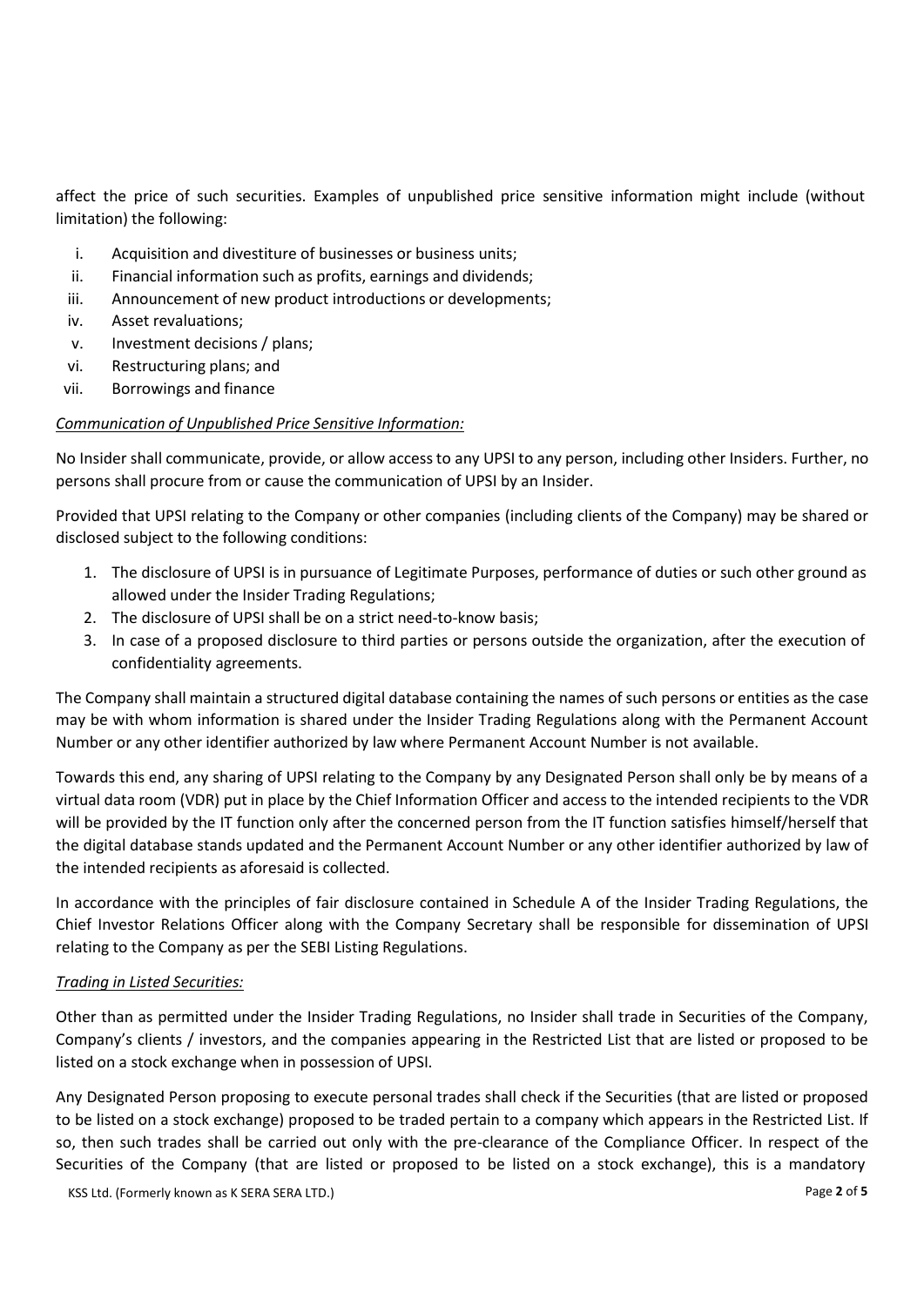requirement even when the trading window (as detailed here below) is open. For this purpose, the Compliance Officer may require such Designated Person to furnish declarations as necessary. Trades so pre-cleared have to be executed by the concerned Designated Person, failing which fresh pre-clearance would be needed for the trades to be executed.

Subject to the Insider Trading Regulations, no Designated Person shall execute a *contra trade* within six months from the execution of a pre-cleared trade.

It shall be the responsibility of the Chief Business Officer, Head- Structuring, and the Head-Markets to provide periodic updates to the Compliance Officer in relation to the companies whose UPSI is handled or expected to be handled by Designated Persons based on which the Restricted List will be made accessible to Designated Persons for reference by the Compliance Officer.

All Designated Persons and their Immediate Relatives may execute trades in the Securities of the Company only when the trading window is open. Unless otherwise specified by the Compliance Officer, the trading window shall be closed for all Designated Persons and their Immediate Relatives during the following periods:

- for the period between the twentieth day prior to the last day of any financial period for which results are required to be announced by the Company and until the second trading day after the disclosure/ declaration of the respective financial results for the said period; and
- 2 (two) calendar days prior to and 2 (two) calendar days after:
	- any intended announcements regarding amalgamation, mergers, takeovers and buy- back, disposal of whole or substantially whole of the undertaking, issue of Securities by way of public/ rights/bonus etc., any major expansion plans or execution of new projects, and
	- any changes in policies, plans or operations of the Company that could have a material impact on its financial performance.

The trading window shall be closed when the board of directors of the Company or the Compliance Officer determines that a Designated Person or class of Designated Persons can reasonably be expected to have possession of UPSI and shall remain closed during the time the UPSI remains un-published. The Trading Window can be opened 48 (fortyeight) hours after the UPSI is made public.

### *Trading Plans:*

Designated Persons and their respective Immediate Relatives wishing to execute personal trades in listed Securities while in possession of related UPSI, may only do so pursuant to a trading plan approved by the Compliance Officer. Trading plan shall contain details of the companies in whose Securities the individual wishes to trade in, the number or value of Securities proposed to be traded, and the proposed dates for execution of the trade. If the Compliance Officer is satisfied that the proposed trade would not involve any violations of this Code or the Insider Trading Regulations, the trading plan may be approved and disseminated to the stock exchange. The trade shall be executed after a minimum period of six months has elapsed since the date of dissemination of the trading plan to the stock exchange. The trading plan once approved shall be irrevocable and the Insider shall mandatorily have to implement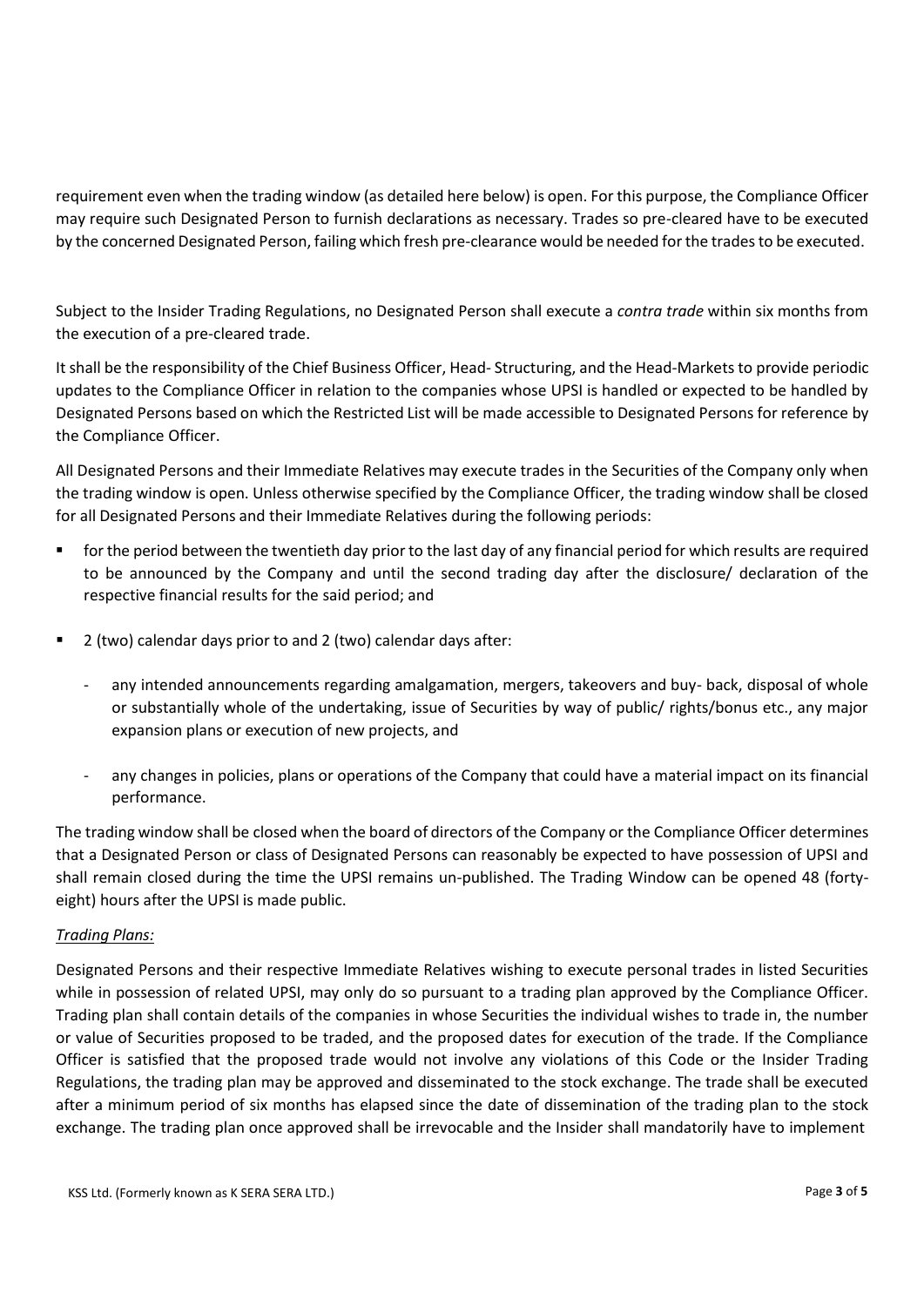the plan, without being entitled to either deviate from it or to execute any trade in the securities outside the scope of the trading plan.

## *Reporting Obligations:*

- 1. Every Designated Person shall disclose names and Permanent Account Number or any other identifier authorized by law of the following persons (together with the phone, mobile and cell numbers used by them) to the Company on an annual basis and as and when the information changes:
	- (a) Immediate Relatives; and
	- (b) persons with whom such Designated Person shares a material financial relationship, that is, a relationship in which one person is a recipient of any kind of payment such as by way of a loan or gift during the immediately preceding twelve months, equivalent to at least 25% of such payer's annual income but shall exclude relationships in which the payment is based on arm's length transactions.

In addition, the names of educational institutions from which Designated Persons have graduated and names of their past employers shall also be disclosed on a one-time basis.

- 2. Every Designated Person shall be required to furnish an annual declaration to the HR team of the names of the companies in which such person holds Securities as well as the names of the companies whose Securities were disposed off in the said year.
- 3. Every Designated Person who obtained pre-clearance for trades in terms of this Code shall be required to submit a report containing details of the trade executed pursuant to such pre-clearance, within two trading days of such execution ("Action-Taken Report").
- 4. The HR team shall be responsible for the maintenance of declarations mentioned in points 1 and 2 of Reporting Obligations above. As part of the said employee-level records, the HR team shall also maintain records of trading pre-clearances provided by the Compliance Officer and the Action-taken Reports.
- 5. Reporting obligations specific to Securities of the Company:
	- a. Every key managerial personnel and director of the Company shall disclose to the Company his/her holding of Securities of the Company as on the date of appointment within seven days of such appointment. It shall be the responsibility of the Company Secretary to ensure that such a declaration is obtained from the key managerial personnel and directors of the Company.
	- b. Every director of the Company shall disclose to the Company (addressed to the Compliance Officer with a copy to the Company Secretary) the number of such Securities of the Company acquired or disposed of by them or their respective Immediate Relatives within two trading days, if such transaction or the value of the securities traded (whether in one transaction or a series of transactions over any calendar quarter) aggregates to a traded value in excess of ten lakh rupees. Thereafter, it shall be the duty of the Company Secretary to disseminate the particulars of such trading to the stock exchange within two trading days of receipt of the disclosure or from becoming aware of such information.